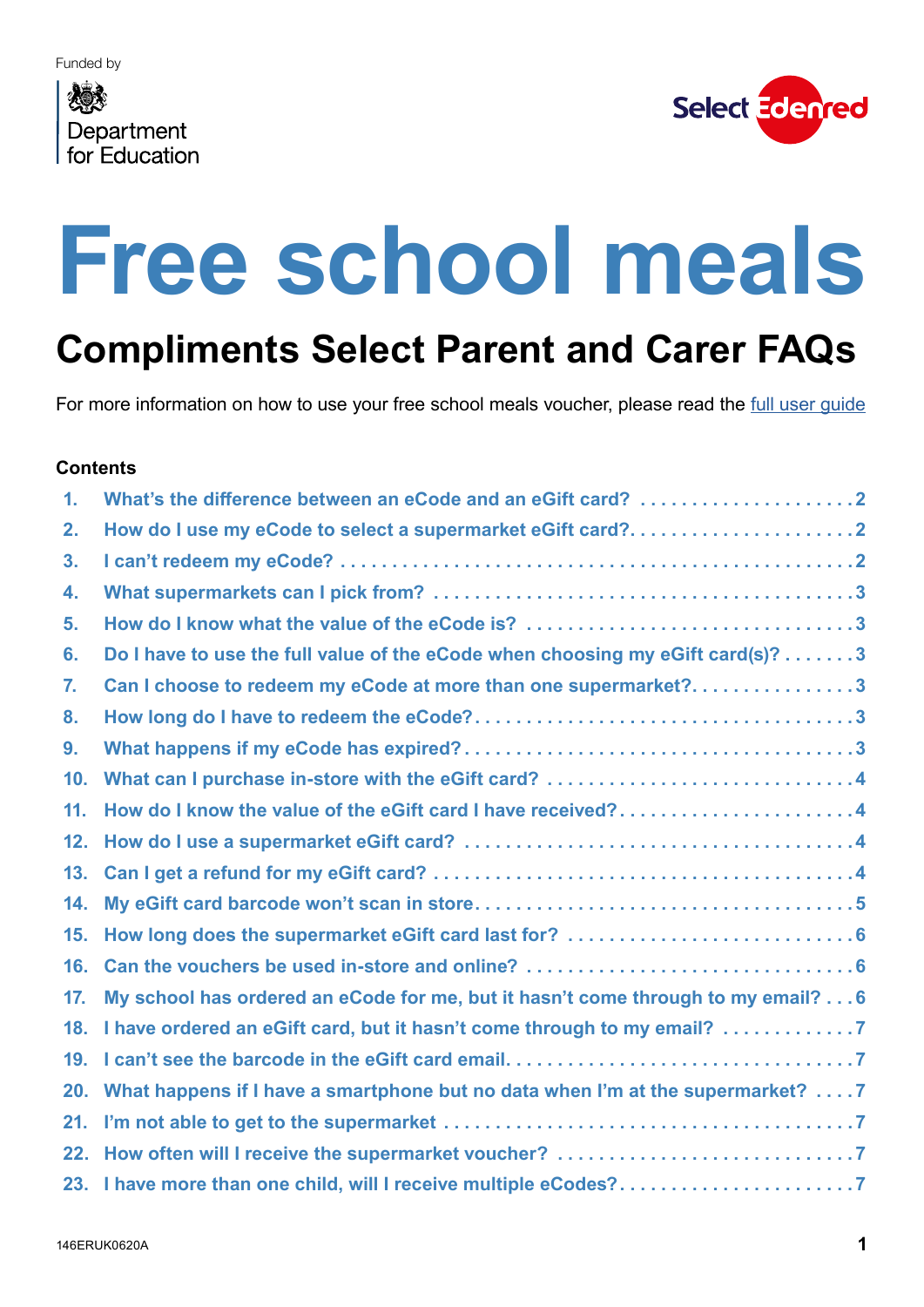#### <span id="page-1-0"></span>**1. What's the difference between an eCode and an eGift card?**

**eCode** – this is the 16 digit code which your school may email or text to you. You'll need this code to access [www.freeschoolmeals.co.uk](http://www.freeschoolmeals.co.uk/) and choose your supermarket eGift card. You cannot use the eCode directly with the retailer, **it must be exchanged for an eGift card**.

**eGift card** – each supermarket has their own eGift card. To order your eGift, redeem your eCode at w[ww.freeschoolmeals.co.uk](http://www.freeschoolmeals.co.uk/). The eGift card will be sent to the email address entered during check-out and can be spent instore at the chosen supermarket. Alternatively your school may order your eGift card for you and print it and post it, or arrange for you to collect it.

#### **2. How do I use my eCode to select a supermarket eGift card?**

You should order your supermarket eGift at home before going to the store.

To select your supermarket eGift card, follow the steps below:

- 1. Copy eCode from your email or letter
- 2. Go to [www.freeschoolmeals.co.uk](http://www.freeschoolmeals.co.uk/)
- 3. Enter the 16 digit eCode (you can enter more than one eCode if you have more than one to redeem)
- 4. Select a supermarket
- 5. Enter the amount and add to basket
- 6. Checkout and enter the email address you would like the eGift card sent to
- 7. Your eGift card will be processed and sent (please allow up to 24 hours for it to be delivered to your inbox).

Read the [How to use your free school meals voucher user guide](https://www.edenred.co.uk/Documents/DfE/DfE_FSM-voucher-scheme_Parent-Carer-Userguide.pdf) for more information.

#### <span id="page-1-1"></span>**3. I** can't redeem my eCode?

- You may have entered the incorrect eCode. Please try to enter your eCode again. If your eCode is still not accepted, please delete the browsing history on your device - as your device may be storing the incorrect eCode in its memory.
- If you received the eCode directly from your school by post or text message:
	- All eCodes should be 16 digits long. If your eCode has a different number of digits, you can query this with your local school administrator and ask if the eCode is correct.
	- Your school administrator can also check the status of your eCode, including the eCode's 'Activation date'. eCodes will not work until on or after this date.
- If you have followed all of the steps above and you still cannot redeem your eCode, please email [freeschoolmealsparentscarers@edenred.com](mailto:freeschoolmealsparentscarers@edenred.com) for further support.

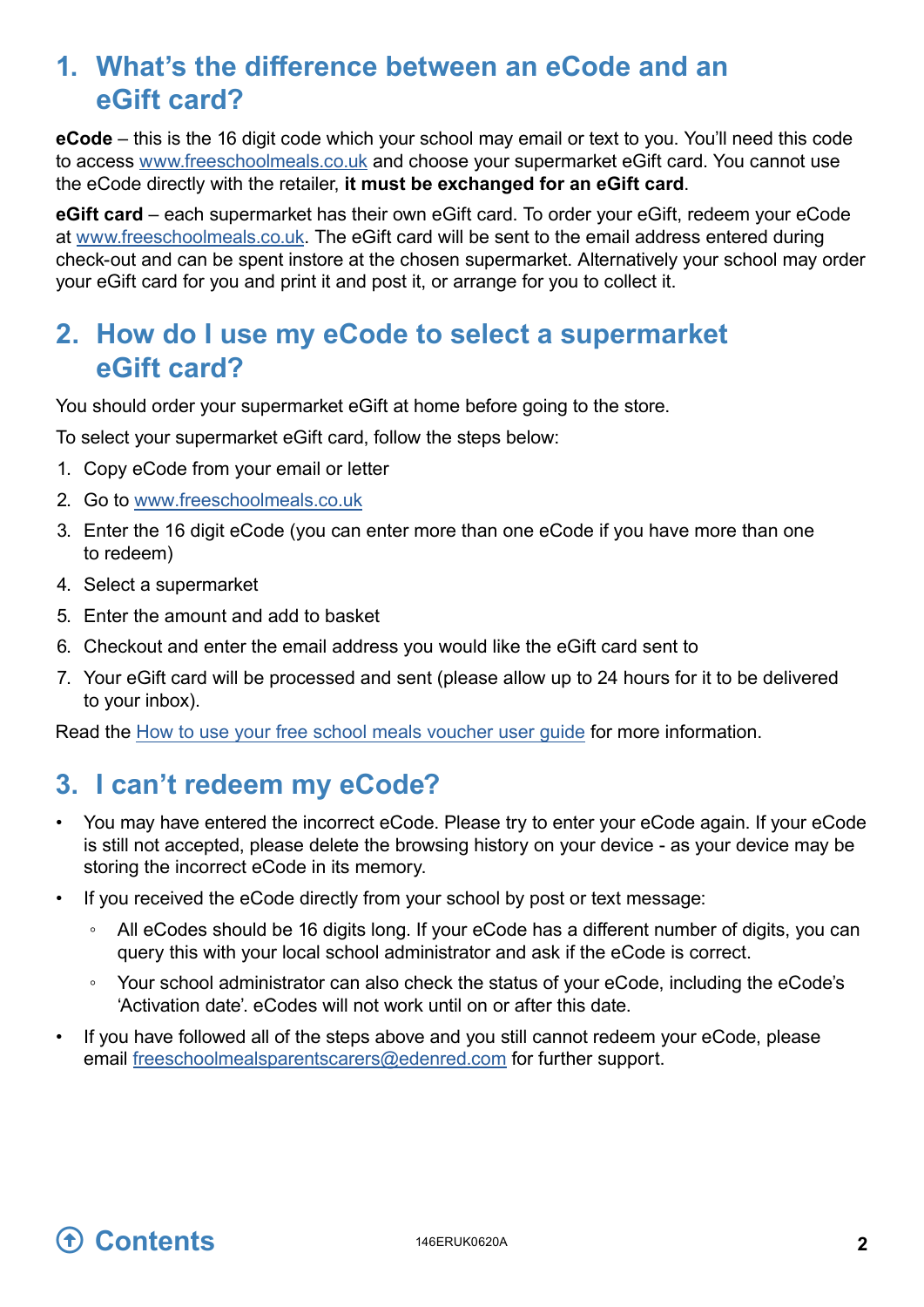### <span id="page-2-0"></span>**4. What supermarkets can I pick from?**

The below supermarkets are available:

- **Morrisons**
- Tesco
- Sainsbury's
- Asda
- Waitrose (John Lewis)
- M&S food
- Aldi
- McColl's (including RS McColl's and Martin's)

#### **5. How do I know what the value of the eCode is?**

This is stated in the email sent to you by the school.

#### **6. Do I have to use the full value of the eCode when choosing my eGift card(s)?**

Yes – your balance will be visible on the webpage.

#### **7. Can I choose to redeem my eCode at more than one supermarket?**

You can mix and match different supermarket retailers within the same order, provided the total value you've chosen for each is equal to total value of the eCode you've entered. For example, with a £10 eCode, you could choose £5 for Tesco and £5 for Sainsbury's.

Simply enter the value you would like to order on each supermarket eGift card and your balance will update so you know how much you have left.

Please note that the full value of the eCode needs to be redeemed in one transaction, you cannot redeem a partial value of the code and save the rest for later.

Most supermarkets accept multiples of £1 per eGift card, however some other supermarkets have larger fixed amounts that can be ordered, e.g £10.

#### <span id="page-2-1"></span>**8. How long do I have to redeem the eCode?**

The expiry date for a specific eCode will be included in the eCode email. eCodes ordered by your school before 31st May will expire after 4 months. eCodes ordered by your school on or after 1st June will expire after 2 months.

#### **9. What happens if my eCode has expired?**

The eCode is cancelled and the money associated is then returned to the Department for Education.

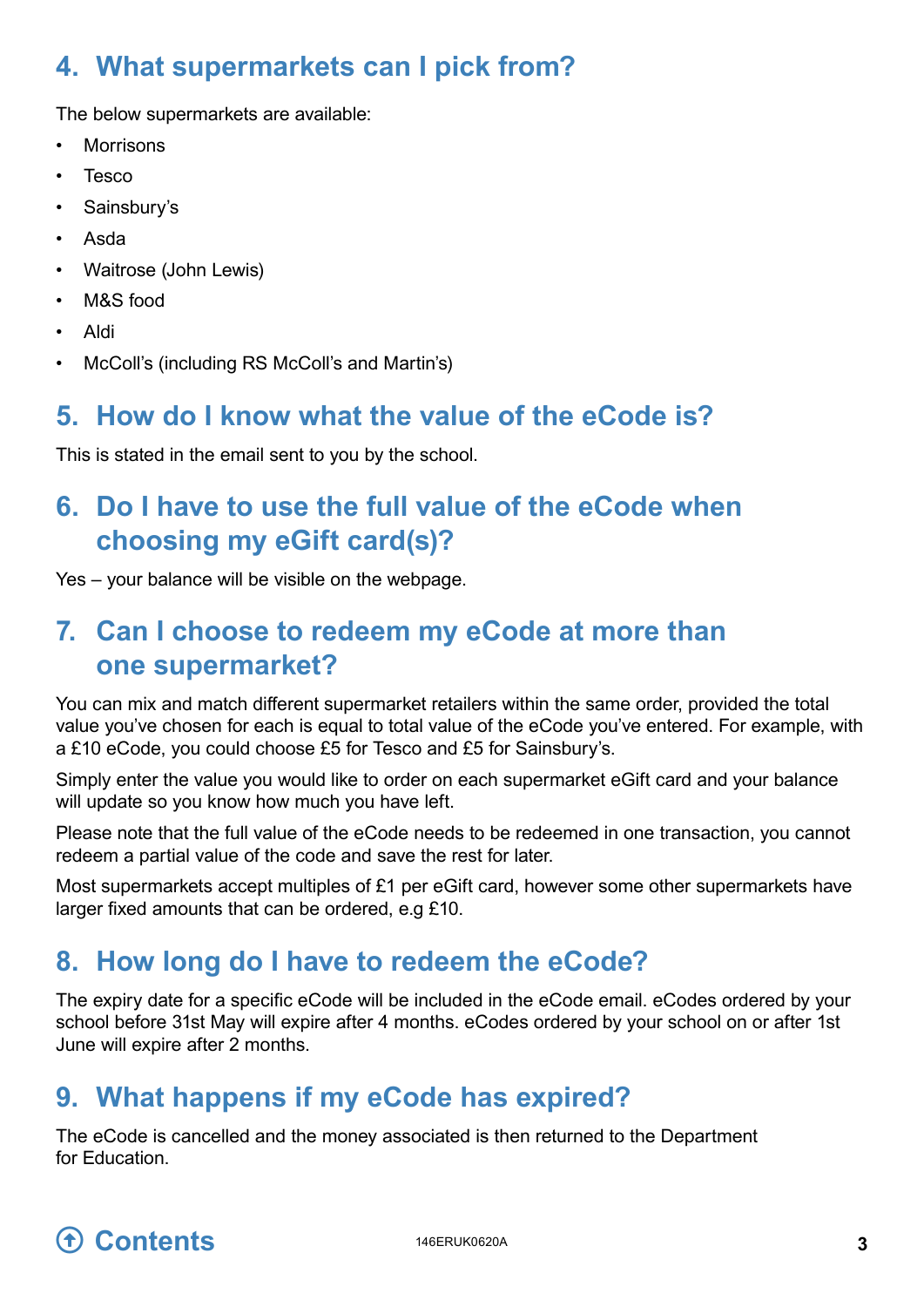#### <span id="page-3-0"></span>**10. What can I purchase in-store with the eGift card?**

The eGift card is issued to you in respect of the free school meal benefit and will only be accepted in store for the purchase of food and groceries.

#### **11. How do I know the value of the eGift card I have received?**

The value will be present on the eGift card itself.

#### <span id="page-3-1"></span>**12. How do I use a supermarket eGift card?**

A supermarket eGift card is a digital voucher. The eGift card email contains a link to a barcode which can be presented at the till in-store either on a smartphone screen or printed on a piece of paper, just like a gift card. Please note that most but not all supermarkets can enter the eGift card code if the barcode does not scan. Please see the table below:

| <b>Supermarket</b>                                 | <b>Expiry</b>                                                                       |  |  |
|----------------------------------------------------|-------------------------------------------------------------------------------------|--|--|
| Sainsbury's                                        | By scanning the barcode or entering your<br>eGift card code                         |  |  |
| Tesco                                              | By scanning the barcode or entering your<br>eGift card code                         |  |  |
| Asda                                               | By scanning the barcode or entering your<br>eGift card code                         |  |  |
| <b>Morrisons</b>                                   | By scanning the barcode only                                                        |  |  |
| Waitrose (John Lewis)                              | By scanning the barcode or entering your<br>eGift card code                         |  |  |
| M&S food                                           | By scanning the barcode or entering your<br>eGift card code                         |  |  |
| Aldi                                               | By scanning a printed version of your bar-<br>code or entering your eGift card code |  |  |
| McColl's (including RS Mc-<br>Coll's and Martin's) | By scanning the barcode or entering your<br>eGift card code                         |  |  |

If you have issues scanning your barcode, please refer to  $\mathcal{Q}$ 14.

Some eGift cards can be used to purchase online. Please see [Q1](#page-5-1)6.

#### **13. Can I get a refund for my eGift card?**

No, once an eGift card has been ordered it cannot be refunded or exchanged.

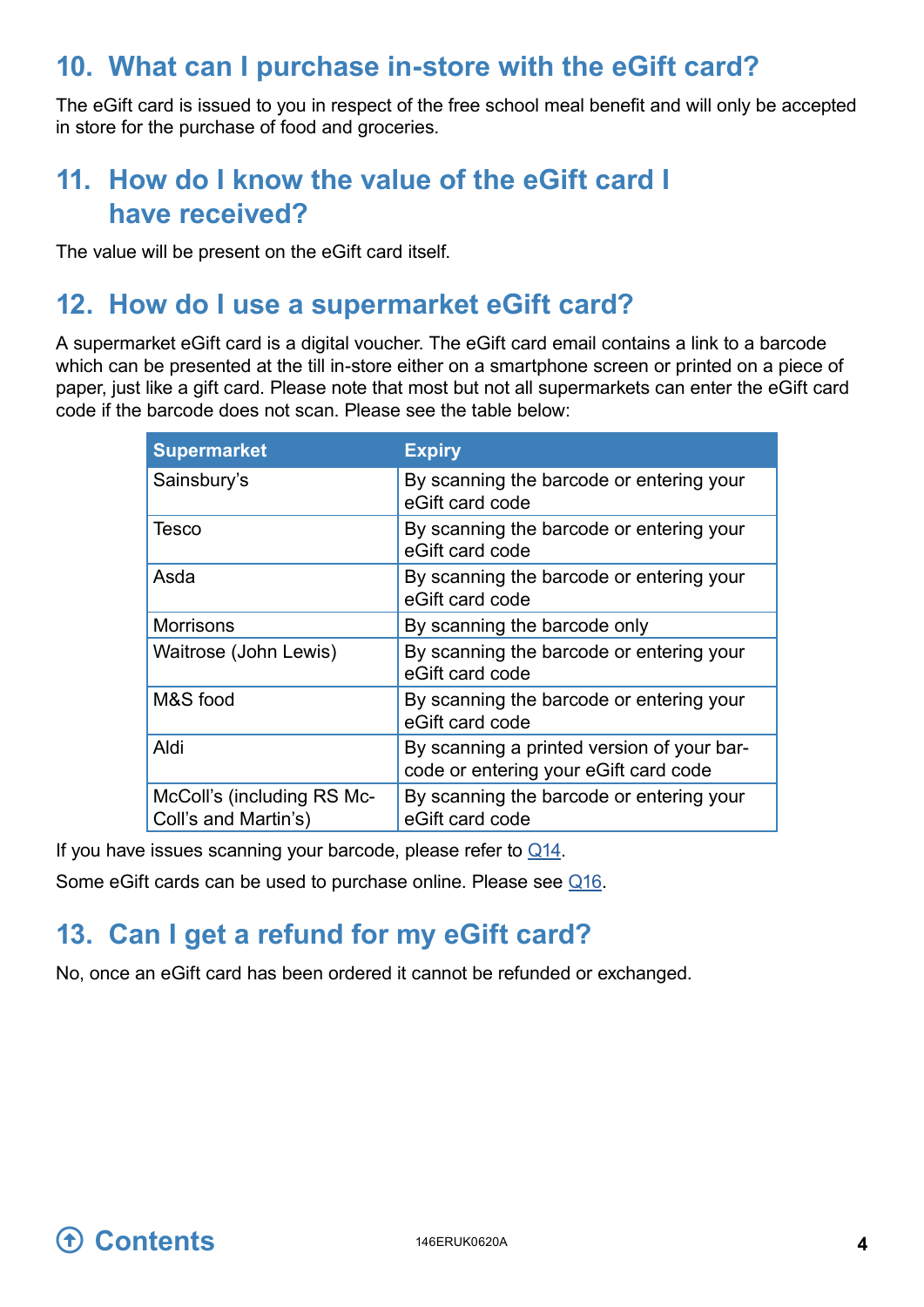#### <span id="page-4-1"></span><span id="page-4-0"></span>**14. My eGift card barcode won't scan in store**

You will need to download images in the email containing the eGift card to make the barcode appear. Below are screenshots of the eGift card before and after images have been downloaded.

2. After the images have been downloaded.

The barcode will now show.

- 1. Before images have been downloaded. The barcode will not show.
	- $\begin{tabular}{ll} \hline \bf x & Right-click or tap and hold here to download pictures. To help protect your privacy, Outbook... \end{tabular}$ **TESCO Your Tesco digital gift card Gift Card Your Tesco digital gift card** x Right-click or tap and hold here to Your  $\boxed{\mathbf{x}}$  Rig Nagniculate in the air and the under the protect<br>download pictures. To help protect<br>your privacy, Outlook prevented<br>automatic download of this picture<br>from the Internet. digital **TESCO TESCO Gift Card** 5045075014429215123 One card, Your £15.00 digital gift card thousands of choices. CARD NUMBER<br>5045075014429215123  $78$ <br>4604 Gift card value: £15.00 **All All All** Please keep your digital gift card number secure. Your card number is unique and the total value IIII Gift card value: £15.00 Spending in store XI **Redemption info**  $\mathbf{X}$ Please keep your digital gift card number secure. Your card number is unique and the total value -<br>You can spend your Tesoo digital gift card at<br>any UK Tesco store · Please present your printed Tesco digital gift<br>card at the till. The barcode should be clearly can only be redeemed once. card at the fill. The barcode should be clearly<br>printed and visible to the Tesco colleague. If<br>using your mobile device, you will be asked<br>to present the barcode to the scanner by the<br>Tesco colleague. · You cannot redeem your digital gift card in<br>Tesco petrol stations **Spending in store Redemption info** - Please present your printed Tesoc digital gift<br>card at the till. The barcode should be clearly<br>printed and visible to the Tesoc colleague. If<br>using your mobile device, you will be asked<br>to present the barcode to the sca . To spend in store, simply print it out and<br>present at the till with the barcode clearly . You can spend your Tesco digital gift card at<br>any UK Tesco store - If the baroode does not scan then a Tesoo<br>colleague can manually input the digital gift<br>card number (19 digits) and pin (4 digits)<br>which will be located above the baroode. visible · You cannot redeem your digital gift card in<br>Tesco petrol stations ence, your digital gift card can be - For conver cut out and stored in your wallet To spend in store, simply print it out and<br>present at the till with the barcode clearly<br>visible If this does not work then the Tesco digital - If the barcode does not scan then a Tesco<br>colleague can manually input the digital gift<br>card number (19 digits) and pin (4 digits)<br>which will be located above the barcode. gift card will require manual authorisation For convenience, your digital gift card can be<br>cut out and stored in your wallet Please go to the customer service desk for further help and information - If this does not work then the Tesco digital<br>gift card will require manual authorisation.<br>Please go to the customer service desk for If you have any questions please call: 0345 6000 968

Right click or tap on the message at the top of your email to download images

If your barcode won't scan after downloading images:

- The brightness of your mobile phone's screen display may not be high enough
- The full barcode may not be showing on screen landscape always works better
- It may not work if you have damage to your mobile phone's screen
- In-store supermarket colleagues may be able to make adjustments as necessary and if the barcode continues to fail to scan the number can be manually entered at the till
- If you receive an invalid error message when scanning or entering your eGift card, you should contact the in-store customer helpdesk for further information.

Please note that if your eGift card barcode cannot be scanned, most supermarkets can process your voucher by entering the eGift card code.

Please refer to [Q12.](#page-3-1)

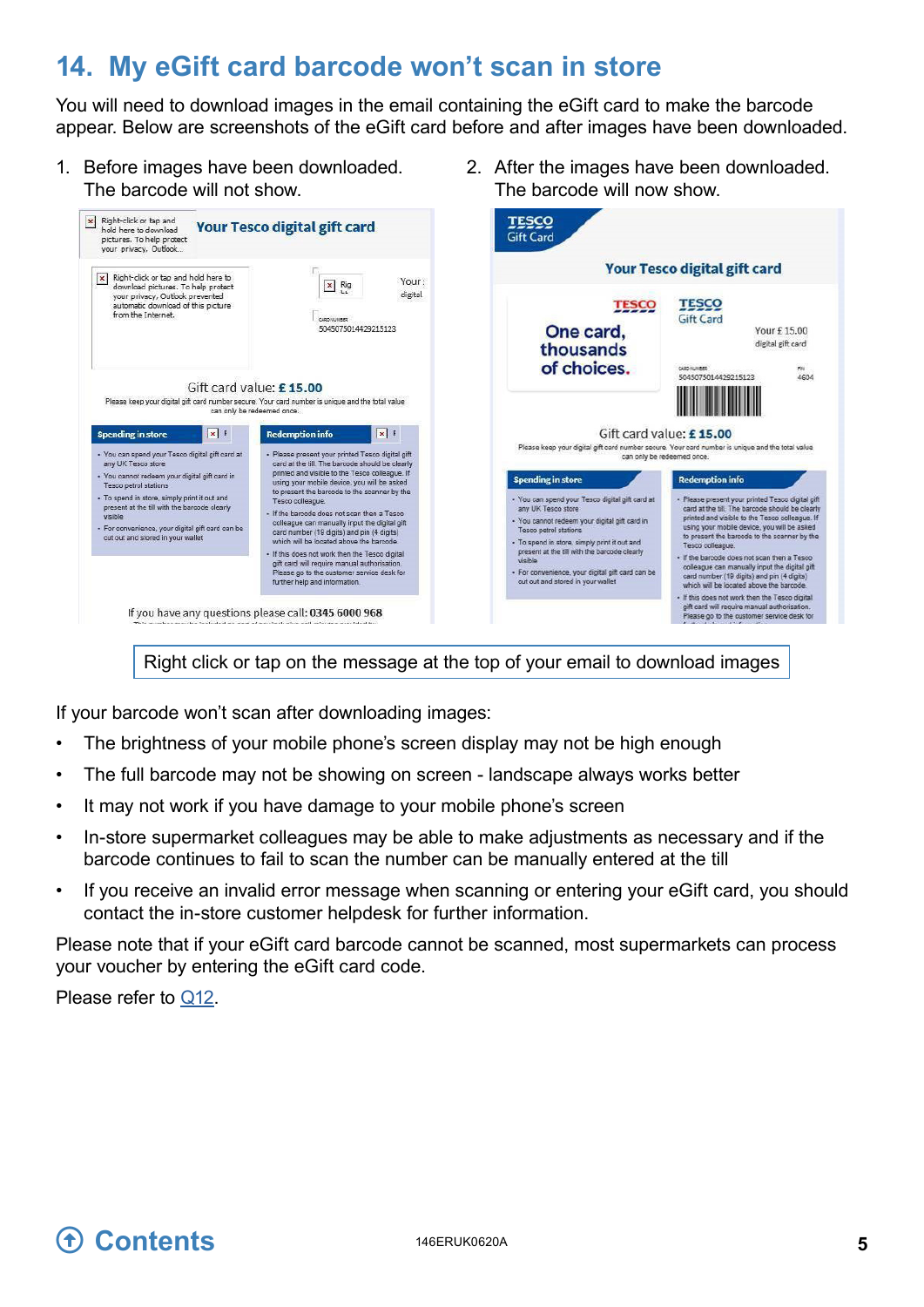#### <span id="page-5-0"></span>**15. How long does the supermarket eGift card last for?**

Please see the table below:

<span id="page-5-2"></span>

| <b>Supermarket</b>                               | <b>Expiry</b>                   |
|--------------------------------------------------|---------------------------------|
| Sainsbury's                                      | 24 months from last transaction |
| Tesco                                            | 5 years from last transaction   |
| Asda                                             | 24 months from last transaction |
| <b>Morrisons</b>                                 | 12 months expiry                |
| Waitrose (John Lewis)                            | 24 months from last transaction |
| M&S food                                         | 24 months from last transaction |
| Aldi                                             | 5 years from last transaction   |
| McColl's (including<br>RS McColl's and Martin's) | 31/12/2021 expiry               |

For more T&Cs, please refer to the supermarket's website.

#### **16. Can the vouchers be used in-store and online?**

Please see the table below:

<span id="page-5-1"></span>

| <b>Supermarket</b>                               | <b>In-store</b> | <b>Online</b> |
|--------------------------------------------------|-----------------|---------------|
| Sainsbury's                                      | Yes             | <b>No</b>     |
| <b>Tesco</b>                                     | Yes             | No            |
| Asda                                             | Yes             | Yes           |
| <b>Morrisons</b>                                 | Yes             | No            |
| Waitrose (John Lewis)                            | Yes             | Yes           |
| M&S food                                         | Yes             | <b>No</b>     |
| Aldi                                             | Yes             | No            |
| McColl's (including<br>RS McColl's and Martin's) | Yes             | <b>No</b>     |

For more T&C's, please refer to the supermarket's website.

#### **17. My school has ordered an eCode for me, but it hasn't come through to my email?**

Firstly, check your junk mail and/or trash folder.

If it still hasn't arrived within 4 days, please contact your school to ensure that they have your correct email address. If your eCode has been sent to the incorrect email address, the school can cancel this order and resend the eCode to the correct email address. If this still doesn't work, your school can contact Edenred.